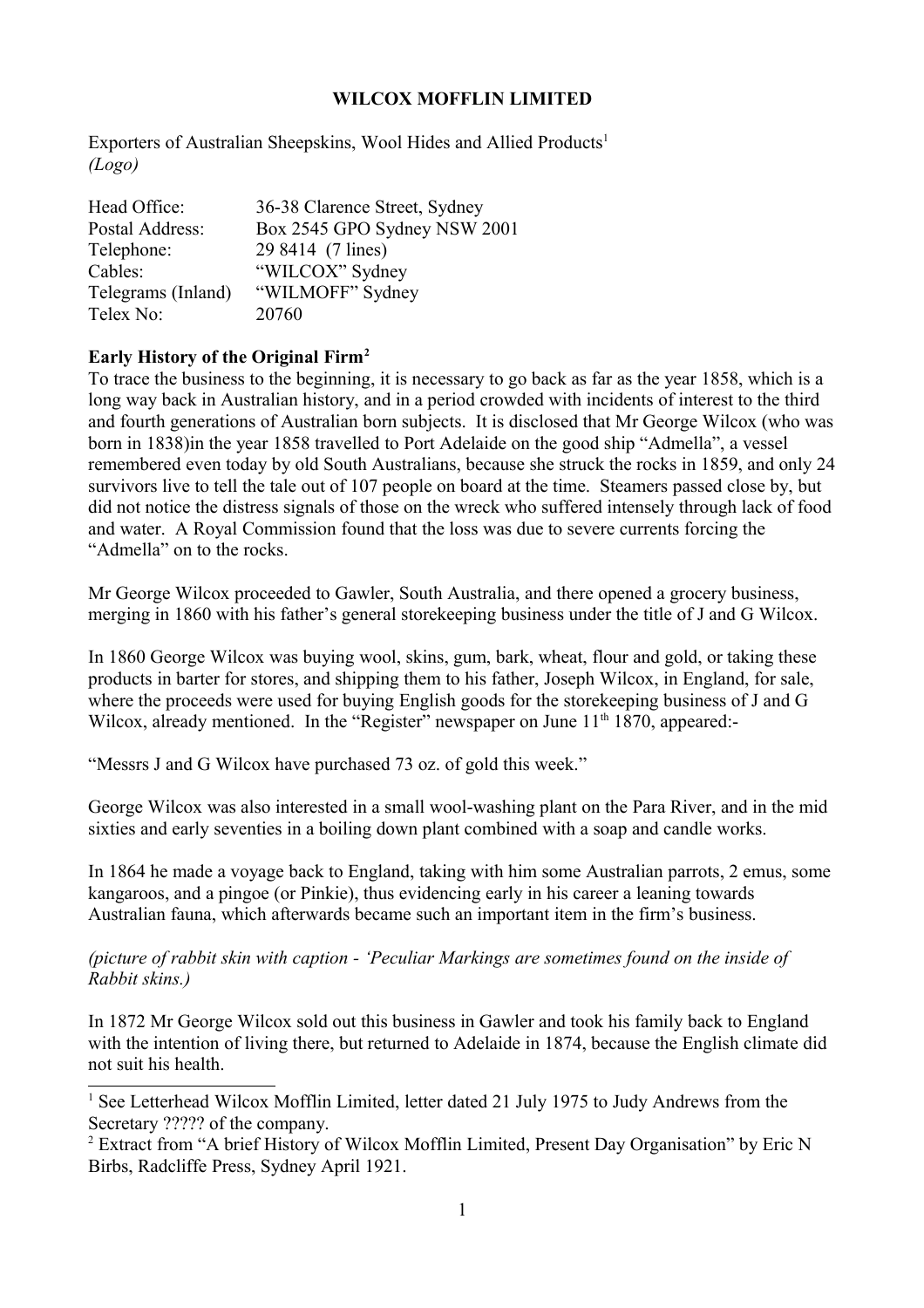From 1874 he intermittently bought wool, skins, etc., for shipment to England, and whilst actively engaged in handling these products he first came in contact with Mr William Mofflin in 1876.

From an historical point of view, this meeting was a momentous one and it occurred in Melbourne. Mr William Mofflin had proceeded to Melbourne to take charge of a wool and produce brokering business, and after some acquaintance with Mr George Wilcox, he suggested a partnership, with the idea in mind of earnestly and seriously entering into the regular export of wool, skins and produce.

Forty-four years ago it was not a mere matter of receiving a firm order from England or another country, executing it and advising by cable of the shipment, following up by posting the documents. A voyage at that time, at the very least, took many months, and was always accompanied by a good deal of uncertainty, moreover the postal facilities, even when the mail arrived in Australia, were uncertain. However, the partnership was entered into, and the firm of William Mofflin and Co., established and carried along till June, 1889.

It is, as a rule, not excusable when attempting to write a history to lead the reader forward for a certain number of years and then to turn back again, but the history of the early days of what afterwards became Wilcox Mofflin Ltd. is so crammed with interesting items, so permeated with the actions of strong personalities, that one may perhaps be forgiven for presenting the subject in a manner that seems easy to follow. Therefore, let us go back to 1870-71, in the days of the France-Prussian war.

Mr William Mofflin was at that time in Hobart engaged upon one of the big deals he was always interested in and nearly always successful with. He had bought a huge parcel of sheep skins, chartered a vessel, hurriedly placed them aboard, dispatched the vessel, and learnt just a short time after she cleared port that war had been declared, the news having come of course to the island of Tasmania by another vessel carrying mails. To-day, fifty years after the event, Mr Mofflin laughs about the incident, but it is easy to visualize the blow the news of that war and the decreased value of those sheep skins represented to the young man who had just accomplished something really big.

We have written that the partnership was entered into and carried on in the name of William Mofflin and Co., to the year 1889, but it is worthy of note that in 1888 the firm opened a branch in Sydney, which constituted one of the earliest moves in establishing a chain of offices and branches throughout the continent. A few months after the opening of the Sydney branch, another one was opened in Melbourne, and in 1887 we note the entry into the business in the Adelaide branch of Mr Sidney Wilcox, who is alive today, and an active member of the directorate of the present day organization.

In 1889, actually in the month of June, Mr William Mofflin sold out his half share of the partnership to Mr George Glen Legoe and Mr Sidney Wilcox.

Immediately after this sale, Mr William Mofflin left for England accompanied by his wife and family, and upon his return rejoined Messrs. Kugelmann and Rickards, who had separated from William Mofflin and Co., and were trading Mofflin, Rickards and Co.

The Wilcoxes established a Sydney office and traded as George Wilcox and Co., and in 1894 the title William Mofflin and Co. had ceased to exist, the Wilcoxes trading throughout the States as George Wilcox and Co. In this same year the original George Wilcox retired, giving his share of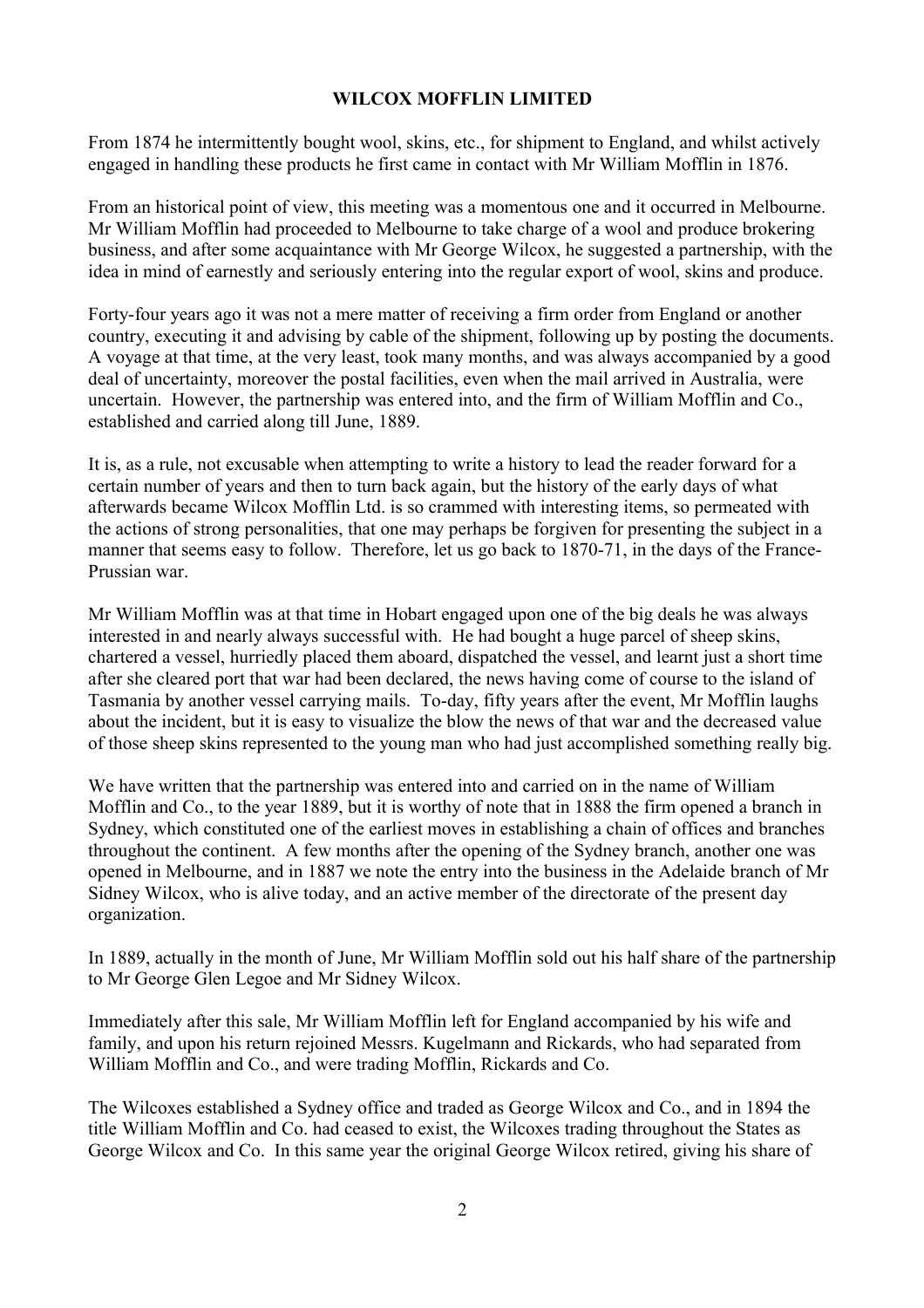the business equally to his two sons, George Seaborne and Murray Wilcox, who had been added to the Sydney staff.

In 1900 Mr Mofflin acquired Mr Rickards' interest, and traded up to 1908 as W. Mofflin & Co., in which year he converted it into a limited liability company, taking in several old employees as shareholders, and from then on W. Mofflin & Co. Ltd. existed up to the time of the amalgamation.

In July, 1915, George Wilcox and Co., was converted into a limited liability company, trading as George Wilcox and Co., Ltd.

From 1894 onwards George Wilcox & Co. extended their interests, opening branches at Brisbane, Rockhampton and Townsville, and establishing agency relations in Western Australia. However, Mofflin, Rickards & Co. had been the first to pioneer the Queensland territory, first opening at Brisbane and a little later, or 24 years ago from the time of writing these notes, Mr I M Triggs had been sent to pioneer further north and had opened the Rockhampton and Townsville branches. The arrival of George Wilcox & Co. on the scene in this territory lead to intense rivalry between the offices, the staff and the outdoor representatives of the two firms in particular.

Prior to 1894, the firms had been engaged in a business that was almost entirely of a speculative nature, buying wool, skins, and produce for export to England, to be sold upon arrival in the open markets. The exception to this purely speculative business was the execution of firm orders from American buyers for kangaroo and wallaby skins. In 1889 it had become apparent to all parties that this method of merely buying and shipping with a long wait for the proceeds of sale, was a precarious trade, and that something had to be done in order to put the business on a sound commercial basis. Therefore as early as 1893, various members of the firms made tours abroad, taking in such places as Manilla, Hong Kong, Japan, and visiting America, Canada and most of the continental centres. These journeys abroad stimulated competition for firm orders, and proved to be the establishment of genuine and lasting connections all over the world. A chain of orders was secured by both interests, which almost entirely eliminated the speculative nature of the old business.

The period 1889 to about 1913 reveals many interesting incidents and experiences. For instance, whilst on the one hand, George Seaborne Wilcox, by his bold buying had become know as "King" of the trade, on the other hand William Mofflin, senior, was handling deals of considerable size; in one instance involving the purchase of £175,000 worth of ox hides from the one source of supply. Another instance of the methods was the quiet buying during the Russian-Japanese war of opossum skins, which were practically a drug on the market at very low prices. George Wilcox and Co., Ltd., quietly bought and bought until they had collected upwards of 1  $\frac{3}{4}$  million skins, on which they eventually made considerable profit when the revived demand set in.

In short, from 1889 until 1917 both organizations were busily engaged in conducting their own business, and at times trying to outdo the other one – sometimes succeeding.

## **Preserving Works**

In 1900 George Wilcox & Co. purchased a small Canning Works at Mt Gambier, S.A. This deal was consummated because George Wilcox & Co. were acgtively engaged in the export of frozen rabbits and believed that the ownership of the works would considerably augment the supply. At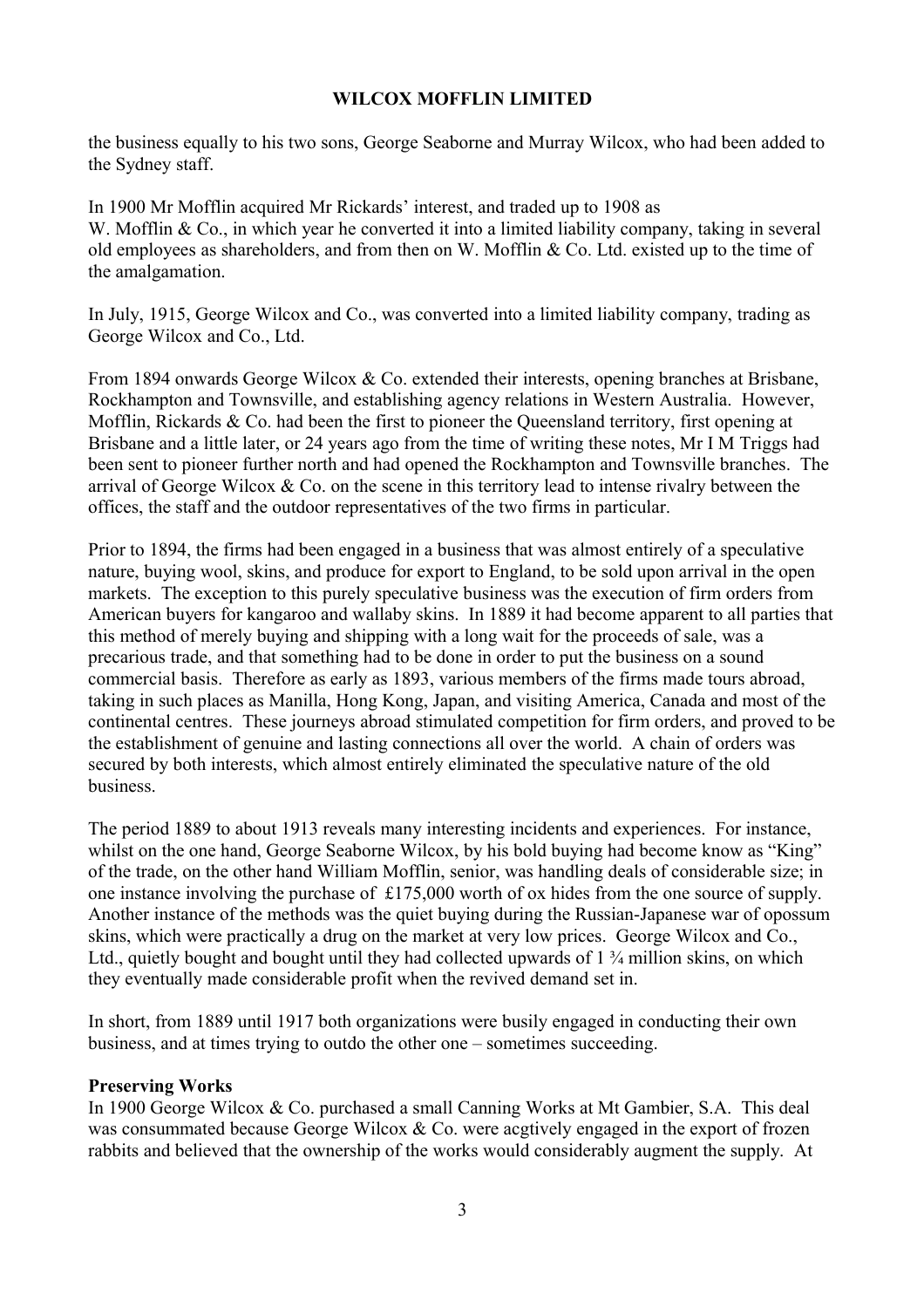first, however, only small quantitieis were frozen, most of the rabbits being canned. Then came the Chicago canned meat scare with the result that the demand for canned rabbits from the Mt Gambier Works absolutely ceased, so the Works were closed and remained closed for nearly three years. Then the demand began to grow again and the Works were re-opened and gradually increased in size and equipment. The progress was so satisfactory that it was decided to buy tree trunks from nearby and establish a sawmill for the supplying of cases in which to pack the canned goods.

The supply of timber proved to be in excess of the needs of the canning works and advantage was taken of the opportunity to make dried fruit boxes and apple cases, with the result that the saw-mill and box factory became a revenue-producing subsidiary industry, and is still carried on today by Wilcox Mofflin Ltd., who hold considerable reservations of growing timber. In addition to this the company have recently added the purchase of some more heavily-timbered land, with the net result that they now have many years supply of firewood in sight as well as excellent timber suitable for milling for industrial purposes later on. Further, the cut-over land is again growing useful timber which will soon begin to yield.

Some idea of the size and importance of the Mt Gambier interests may be obtained by visualizing one and one-eighth acres of ground completely roofed over, with freehold land attached comprising 509 acres.

#### \*\*\*\*\*\*\*\*\*\*\*\*\*\*\*\*\*\*\*

The year 1903 saw the early beginnings of the meat business which subsequently grew into a very large factor in the total turnover of the South Australian interests of the company. In this year the question was asked: "As many successful export seasons for frozen meat have been enjoyed, why not kill for local consumption?" So a small experimental shop was started to ascertain whether the business would be profitable or not. The success was immediate, and it was decided to build the very best class of butchers' shops, so the old shop was scrapped and a thoroughly up-to-date, hygienic, clean meat store was built in a thickly-populated suburb, which became the model for other shops, which are conducted under the title of the "Adelaide Meat Stores."

In 1907 the Torrens-side drying yard of the firm was completely gutted by fire and it is of interest to note that immediately after this fire the firm secured  $1\frac{1}{2}$  acres of land at the corner of three streets – Howard, Market and John Streets, Hindmarsh, S.A. They soon had the greater portion of the present-day packing sheds in commission, the whole of the timber being cut and supplied by the sawmill at Mt Gambier.

Prior to 1917 it had become apparent to a number of those interested that if the resources of the two concerns were combined and merged into the one company, not only would the business be more easy to conduct, but the probability was that the combined facilities would lead to increased turnover, inasmuch as orders could be more readily executed, and any one of a number of centres used as an assembling point if circumstances demanded.

These thoughts and suggestions were earnestly advocated by Mr G G Legoe and Mr S Wilcox representing the Wilcox interests, and by Mr L M Triggs, who had been brought back to Sydney as Managing Director of the Mofflin interests, and after many interviews a scheme was evolved mutually satisfactory to both sides, which ultimately led to the amalgamation of the two concerns later on floated into the present company of Wilcox Mofflin Ltd.